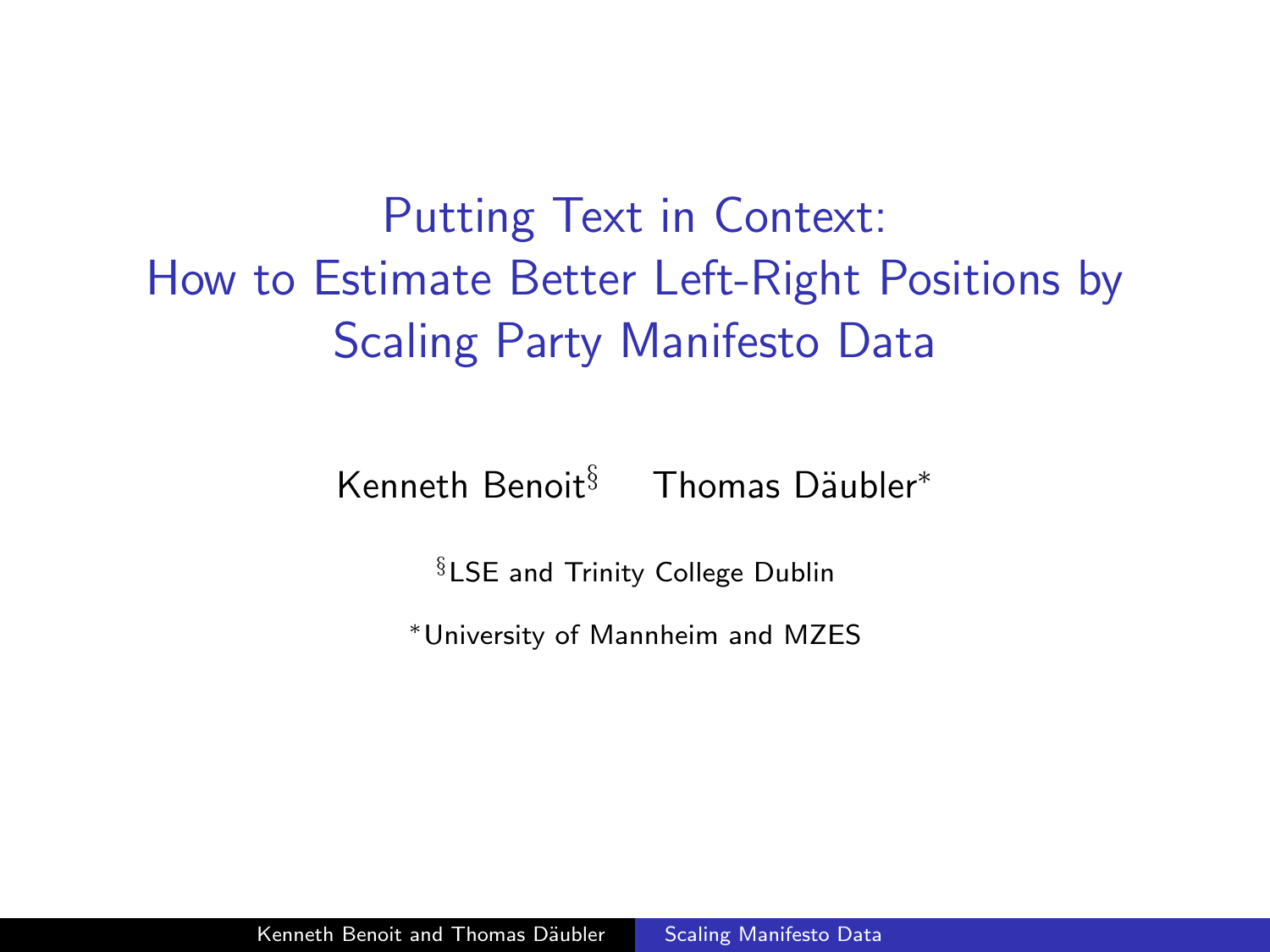#### **Questions**

- $\blacktriangleright$  How should we understand the "left-right dimension"?
- $\triangleright$  How should we construct a left-right index using content analysis results from political documents (here: manifestos)?
- $\triangleright$  What does this say about the past, present, and future of measuring left-right?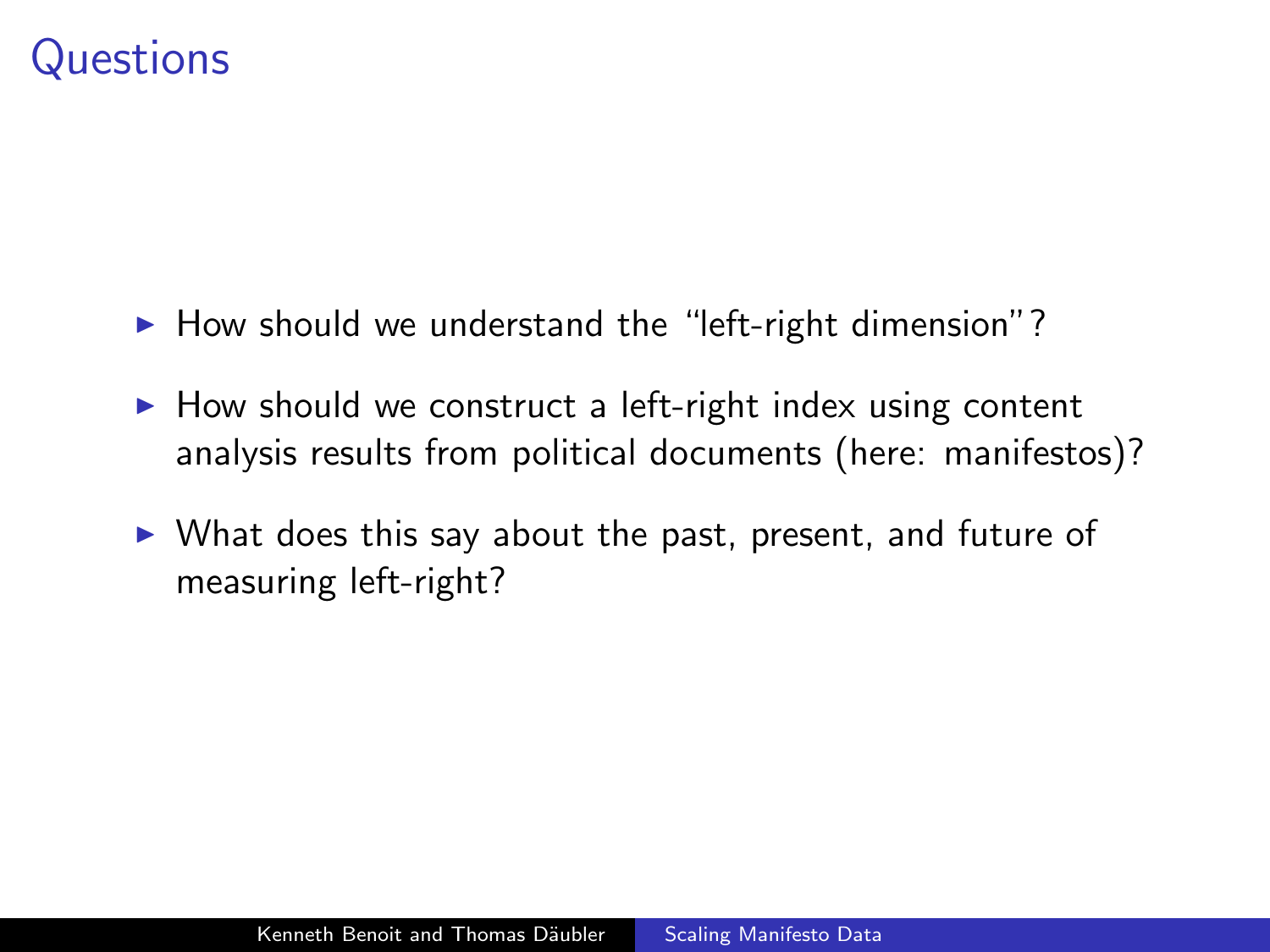$\blacktriangleright$  Two approaches

 $\blacktriangleright$  a priori: specify a fixed scale in advance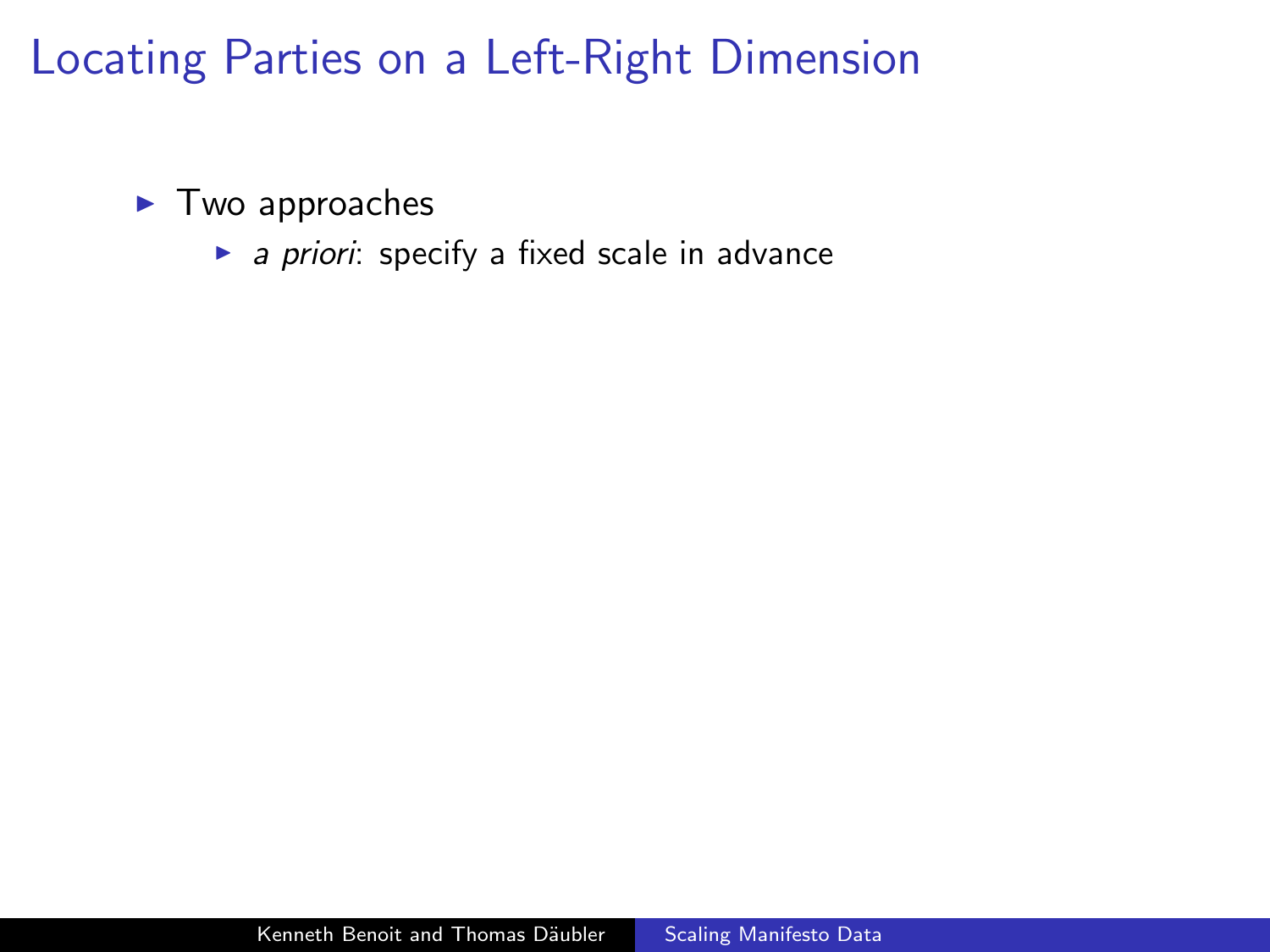- $\blacktriangleright$  Two approaches
	- $\triangleright$  a priori: specify a fixed scale in advance
	- $\triangleright$  a posteriori: estimate a scale using inductive methods from data (higher-dimensional measurements)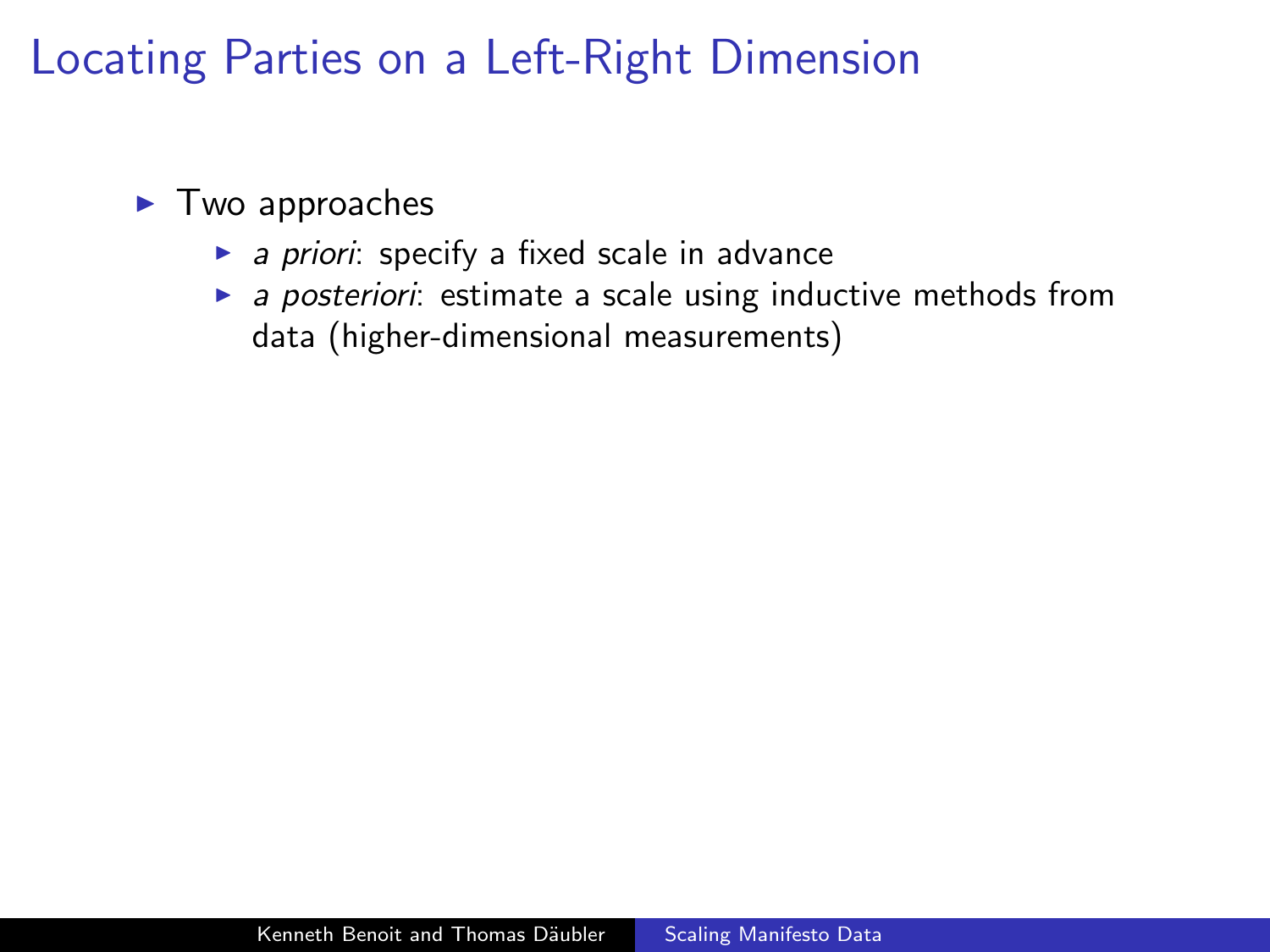- $\blacktriangleright$  Two approaches
	- $\triangleright$  a priori: specify a fixed scale in advance
	- $\triangleright$  a posteriori: estimate a scale using inductive methods from data (higher-dimensional measurements)
- $\triangleright$  One common application: estimating left-right from category counts based on human-coding of policy documents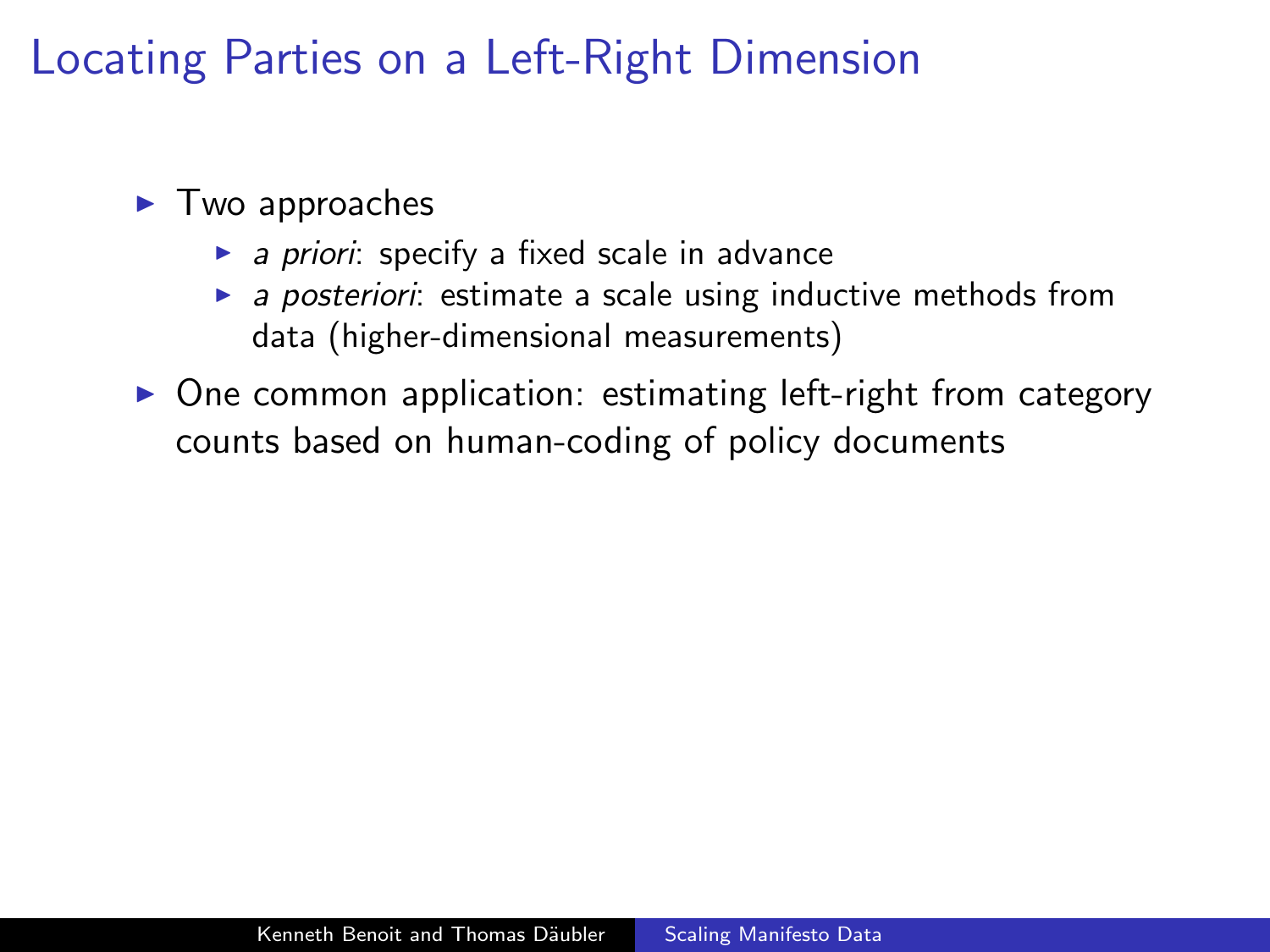- $\blacktriangleright$  Two approaches
	- $\triangleright$  a priori: specify a fixed scale in advance
	- $\triangleright$  a posteriori: estimate a scale using inductive methods from data (higher-dimensional measurements)
- $\triangleright$  One common application: estimating left-right from category counts based on human-coding of policy documents
- $\triangleright$  The CMP/MARPOR's main deliverable is its fixed scale: RILE

"Its a priori, deductive nature is important in allowing its application in all places at all times without the qualifications about content or context which apply to inductive scales. It is a substantively invariant measure whose numeric values always carry the same meaning." (Budge and Meyer 2013: 88)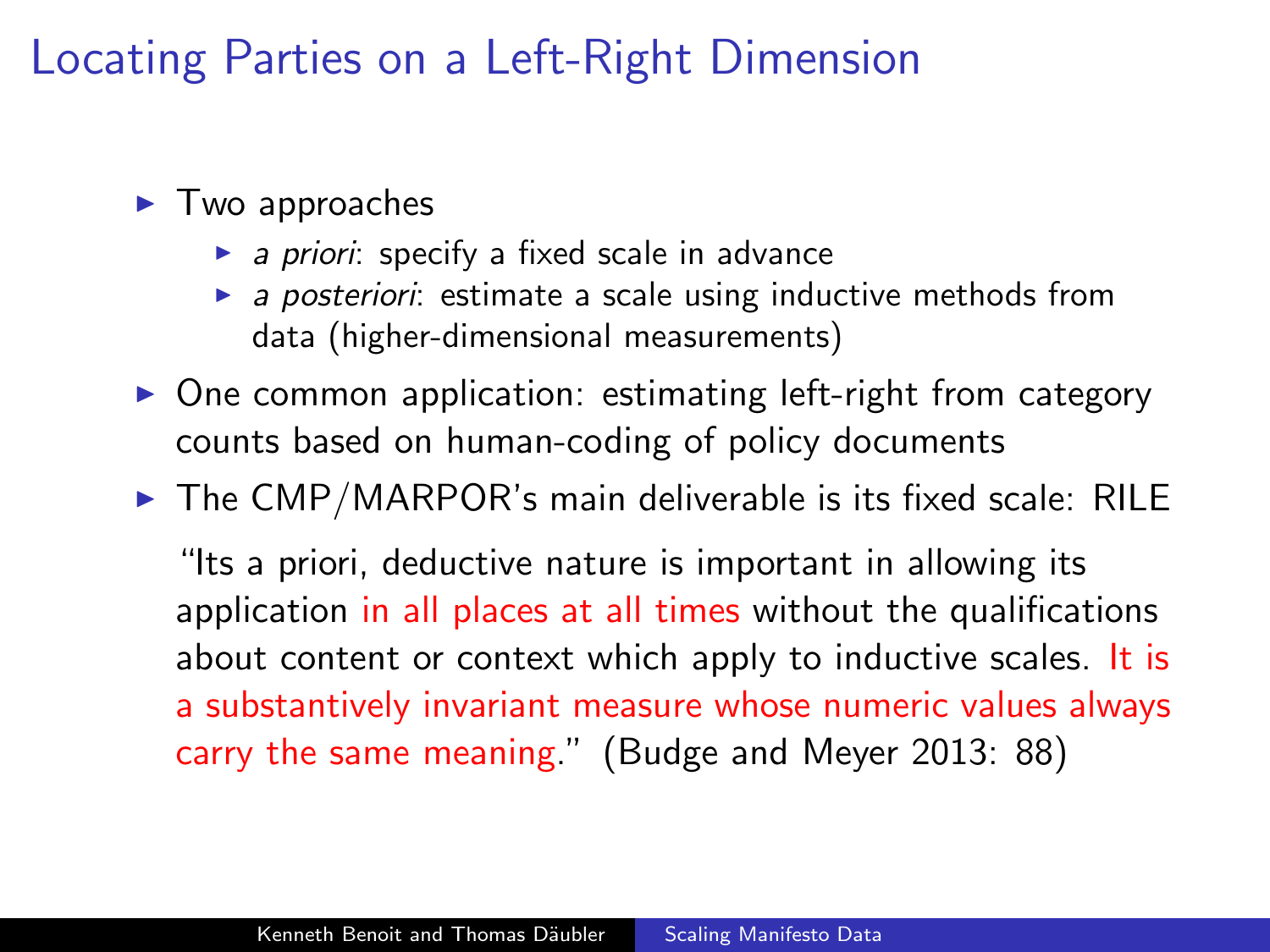# An IRT Model for Counts of Unordered Categorical **Outcomes**

▶ IRT modelling (Rasch 1960, Bock 1972)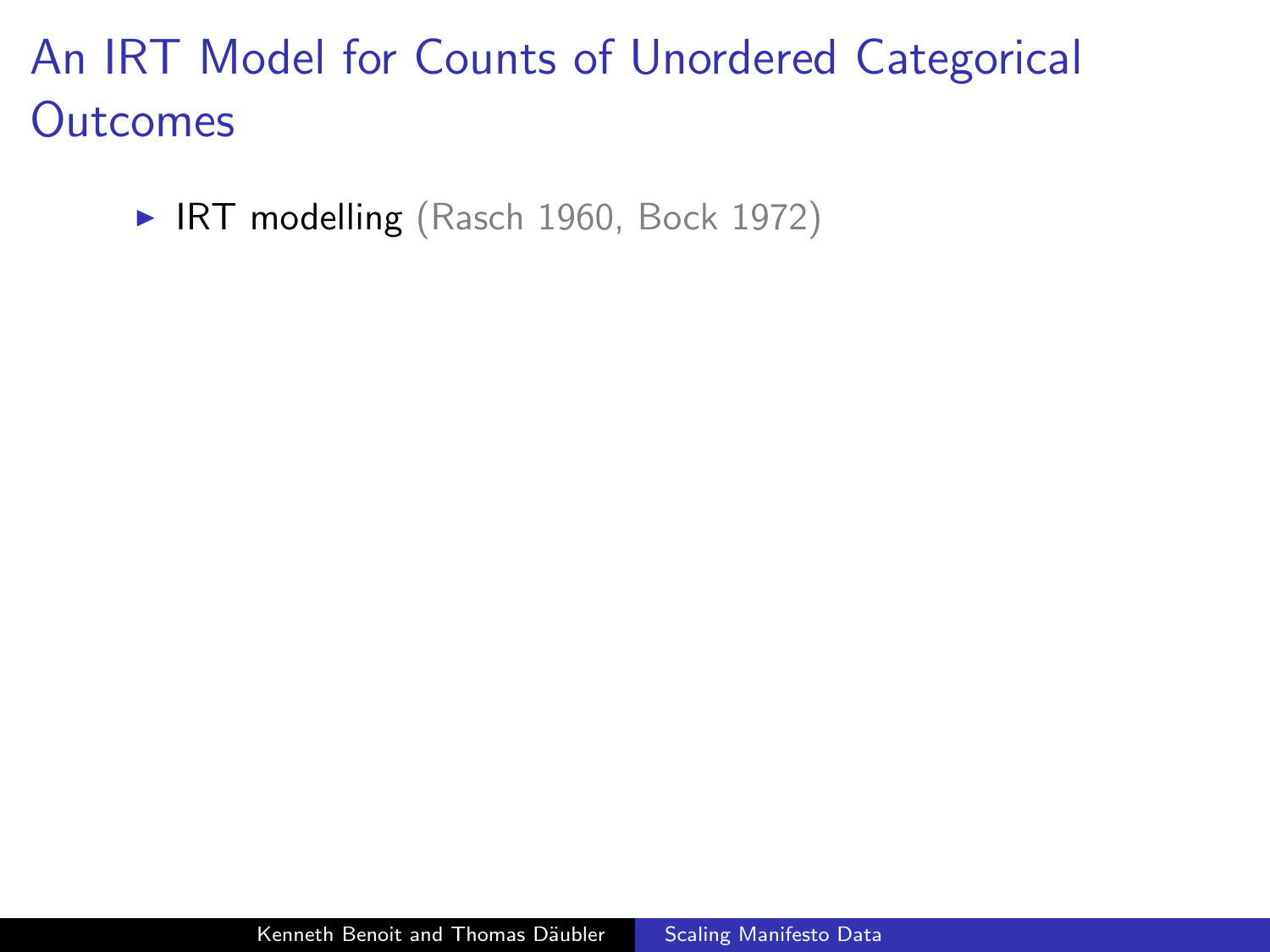# An IRT Model for Counts of Unordered Categorical **Outcomes**

- $\blacktriangleright$  IRT modelling (Rasch 1960, Bock 1972)
- In Let  $y_{ii}$  represent the counts of coded text units from  $i = 1, ..., N$  documents, falling into category  $j = 1, ..., J$ .

$$
y_{ij} \sim Neg.Binomial(\mu_{ij}, \phi_j)
$$

$$
log(\mu_{ij}) = \alpha_i + \zeta_j + \lambda_j \theta_i
$$

Interpretation:

 $\alpha_i$  the variable length of the document (total length)  $\zeta$  the baseline frequency of a category (issue coverage)  $\lambda_i$  responsiveness of the category to the latent variable  $\theta_i$  the latent variable (e.g. left-right position)  $1/\phi_i$  overdispersion parameter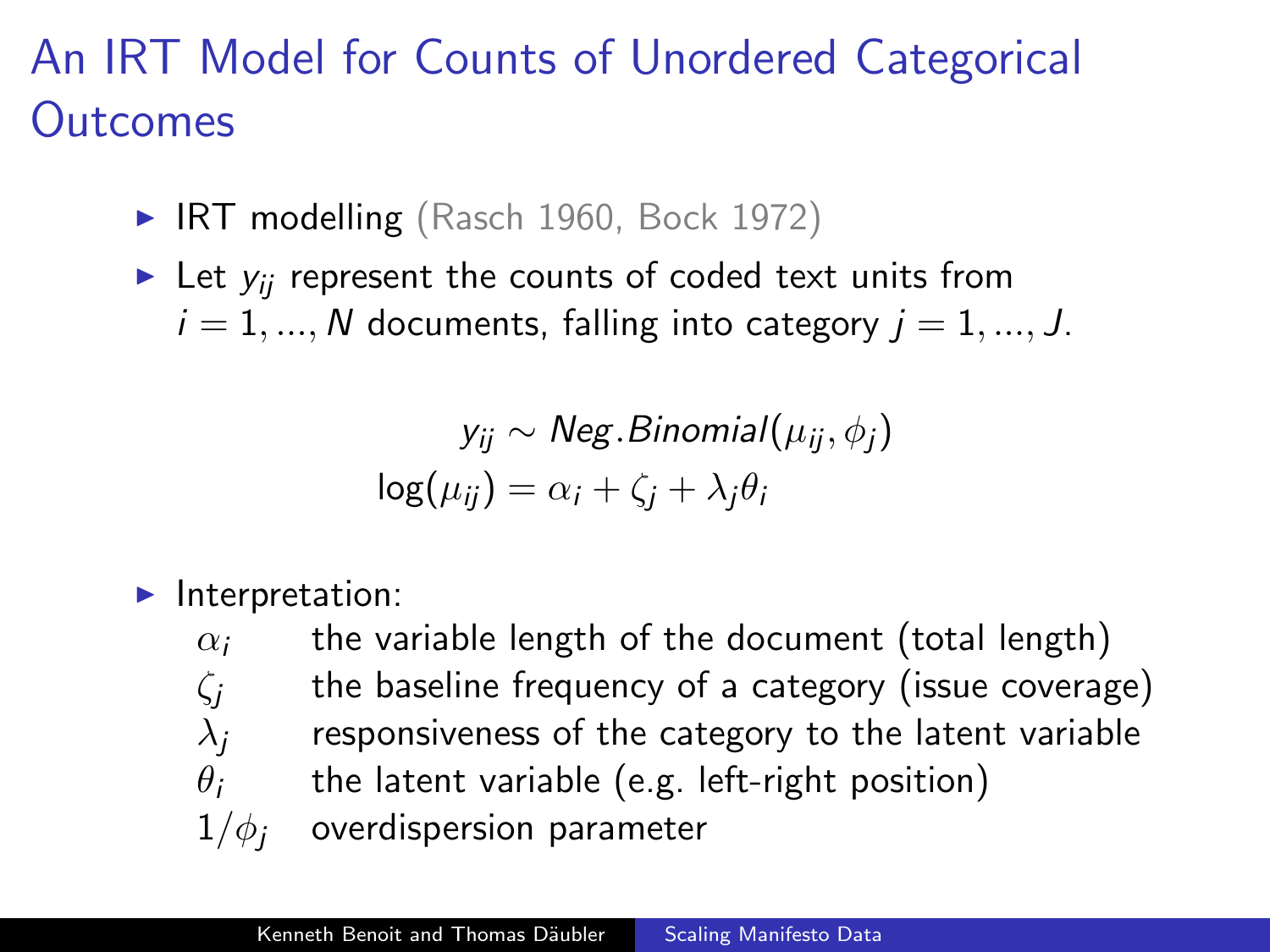#### Parameters and Outcomes

Expected category counts ( $\alpha$  = 1 and all  $\zeta$  = 1) Item response category functions (any  $\alpha$ , all ζ = 1) 150 50 100 150  $\frac{1}{2}$ 0.0 0.2 0.4 0.6 0.8 1.0  $λ = -1$  $λ = 1$  $0.8$  $λ = -1$  $λ = 1$ Expected probability/proportion Expected probability/proportion Expected number of items Expected number of items  $\overline{0}$  $0.6$  $0.4$  ${\tt S0}$  $λ = 0.5$ λ = − 0.5  $0.2$  $λ = 0.5$ λ = − 0.5  $λ =$  $\lambda - 0$  $0.0$  $\circ$ −3 −2 −1 0 1 2 3 −3 −2 −1 0 1 2 3

Latent position θ

Kenneth Benoit and Thomas Däubler [Scaling Manifesto Data](#page-0-0)

Latent position θ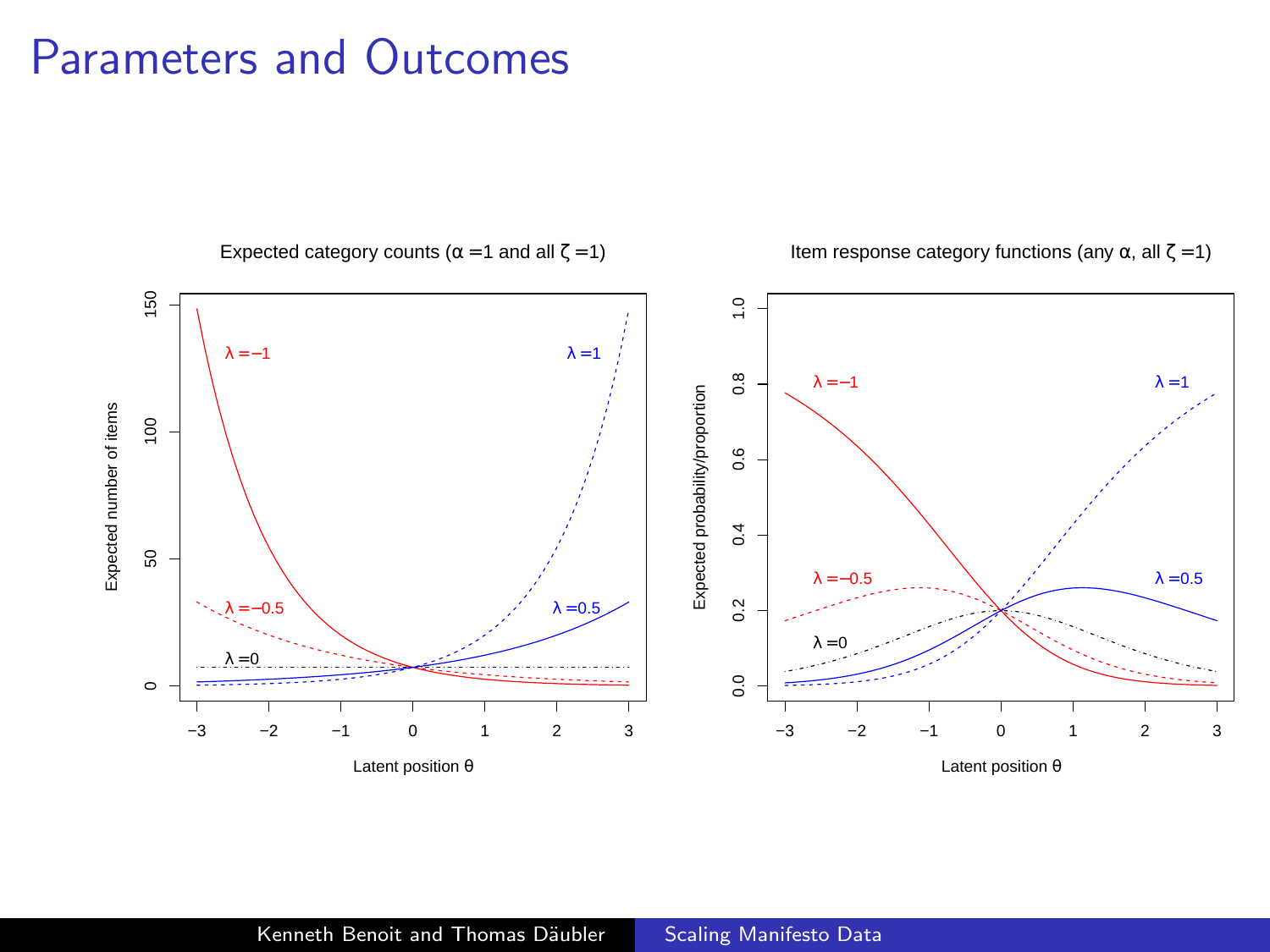# Identification

- $\blacktriangleright$  There are five fundamental indeterminacies
- $\blacktriangleright$  The following constraints constitute one way of identifying the model:

$$
\zeta_j = 0
$$
  
\n
$$
\bar{\lambda}_j = 0
$$
  
\n
$$
\theta_i \sim N(0, 1)
$$
  
\n
$$
\lambda_j > \lambda_{j'}
$$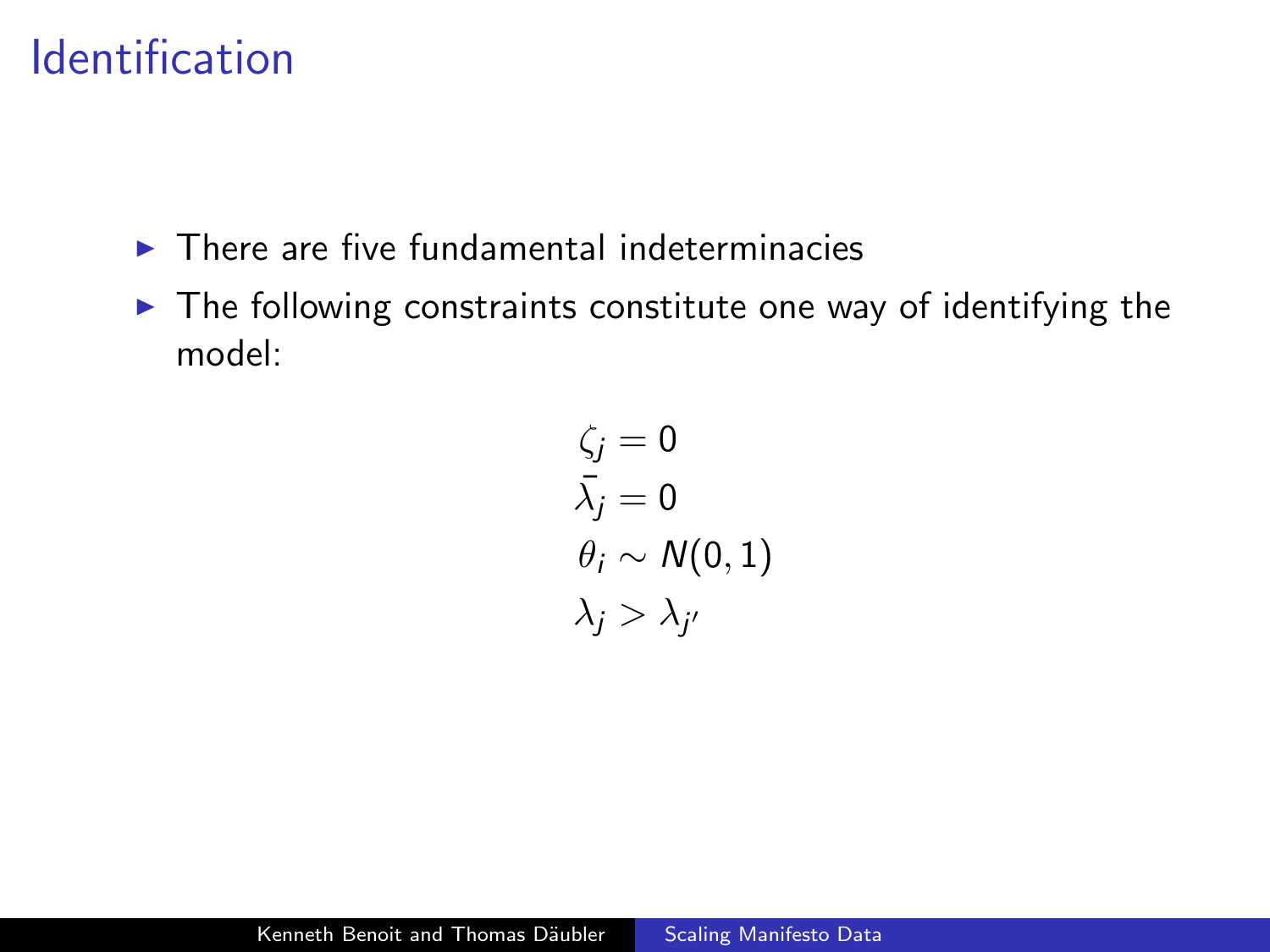### Inference

#### $\triangleright$  Bayesian approach (using HMC in Stan) with priors as follows:

$$
\alpha_i \sim N(\mu_\alpha, \sigma_\alpha)
$$
  
\n
$$
\zeta_j \sim N(\mu_\zeta, \sigma_\zeta)
$$
  
\n
$$
\lambda_j \sim N(0, \sigma_\lambda)
$$
  
\n
$$
\theta_i \sim N(0, 1)
$$
  
\n
$$
\mu_\alpha \sim N(0, 5)
$$
  
\n
$$
\mu_\zeta \sim N(0, 5)
$$
  
\n
$$
\sigma_\alpha \sim \text{Half-Cauchy}(0, 5)
$$
  
\n
$$
\sigma_\zeta \sim \text{Half-Cauchy}(0, 5)
$$
  
\n
$$
\sigma_\lambda \sim \text{Half-Cauchy}(0, 5)
$$
  
\n
$$
1/\phi \sim \text{Uniform}(0, 200)
$$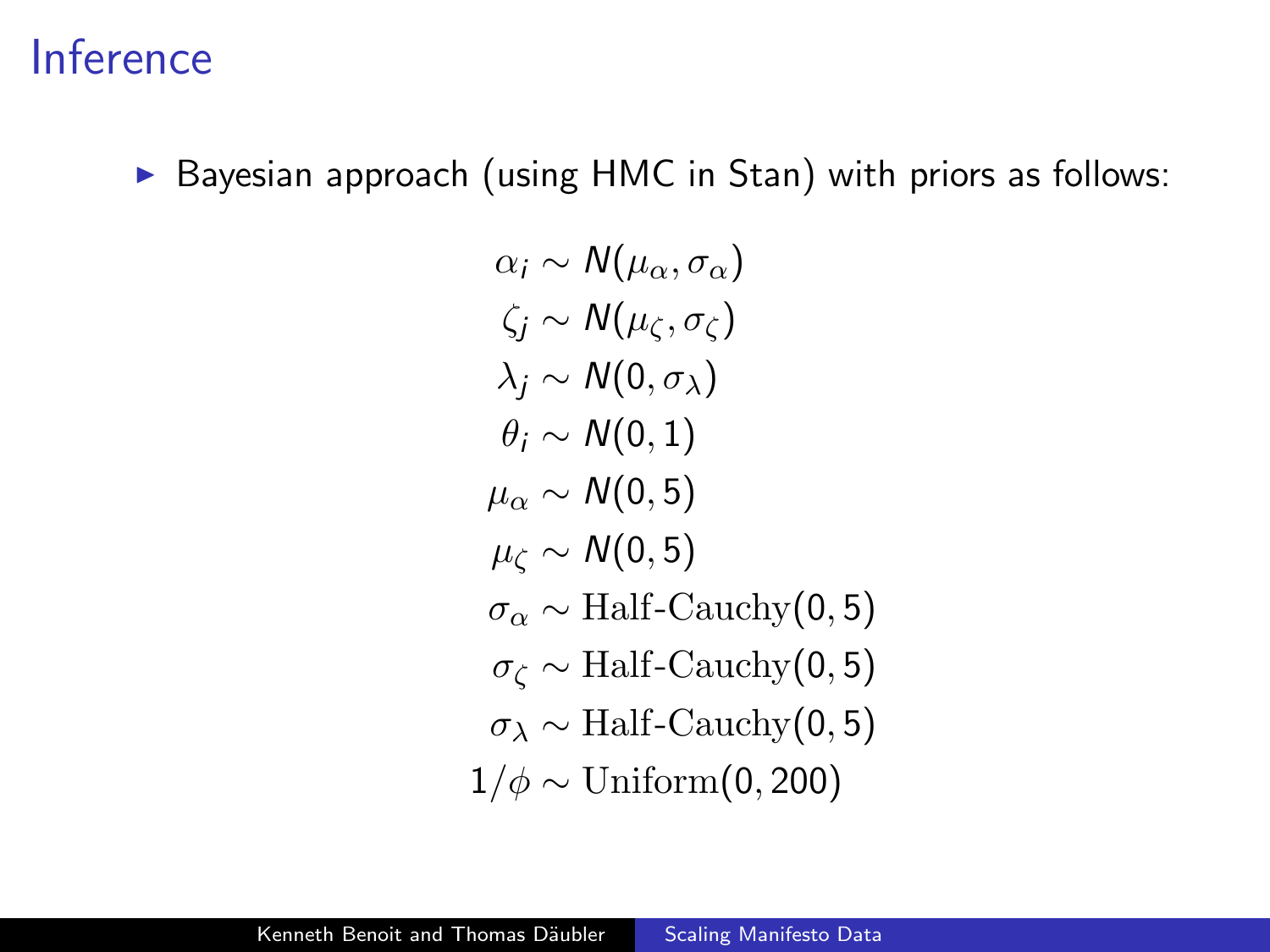# The CMP/MARPOR Data

- $\blacktriangleright$  Human coding of 3000+ election manifestos from 50+ countries
- $\triangleright$  Standard coding scheme has 56 categories, some directed, others not
- $\blacktriangleright$  Frequently used "canned" RILE index

| The components of the CMP left-right scale |                                    |  |  |
|--------------------------------------------|------------------------------------|--|--|
| Left categories                            | <b>Right</b> categories            |  |  |
| 103 Anti-imperialism                       | 104 Military: positive             |  |  |
| 105 Military: negative                     | 201 Freedom and human rights       |  |  |
| 106 Peace                                  | 203 Constitutionalism: positive    |  |  |
| 107 Internationalism: positive             | 305 Political authority            |  |  |
| 202 Democracy                              | 401 Free enterprise                |  |  |
| 403 Market regulation                      | 402 Incentives                     |  |  |
| 404 Economic planning                      | 407 Protectionism: negative        |  |  |
| 406 Protectionism: positive                | 414 Economic orthodoxy             |  |  |
| 412 Controlled economy                     | 505 Welfare state limitation       |  |  |
| 413 Nationalisation                        | 601 National way of life: positive |  |  |
| 504 Welfare state expansion                | 603 Traditional morality: positive |  |  |
| 506 Education expansion                    | 605 Law and order                  |  |  |
| 701 Labour groups: positive                | 606 Social harmony                 |  |  |

Table 1

Source: Budge et al. (2001), Mapping Policy Preferences, Appendix III. Left-right score = proportion (right - left)  $\times$  100.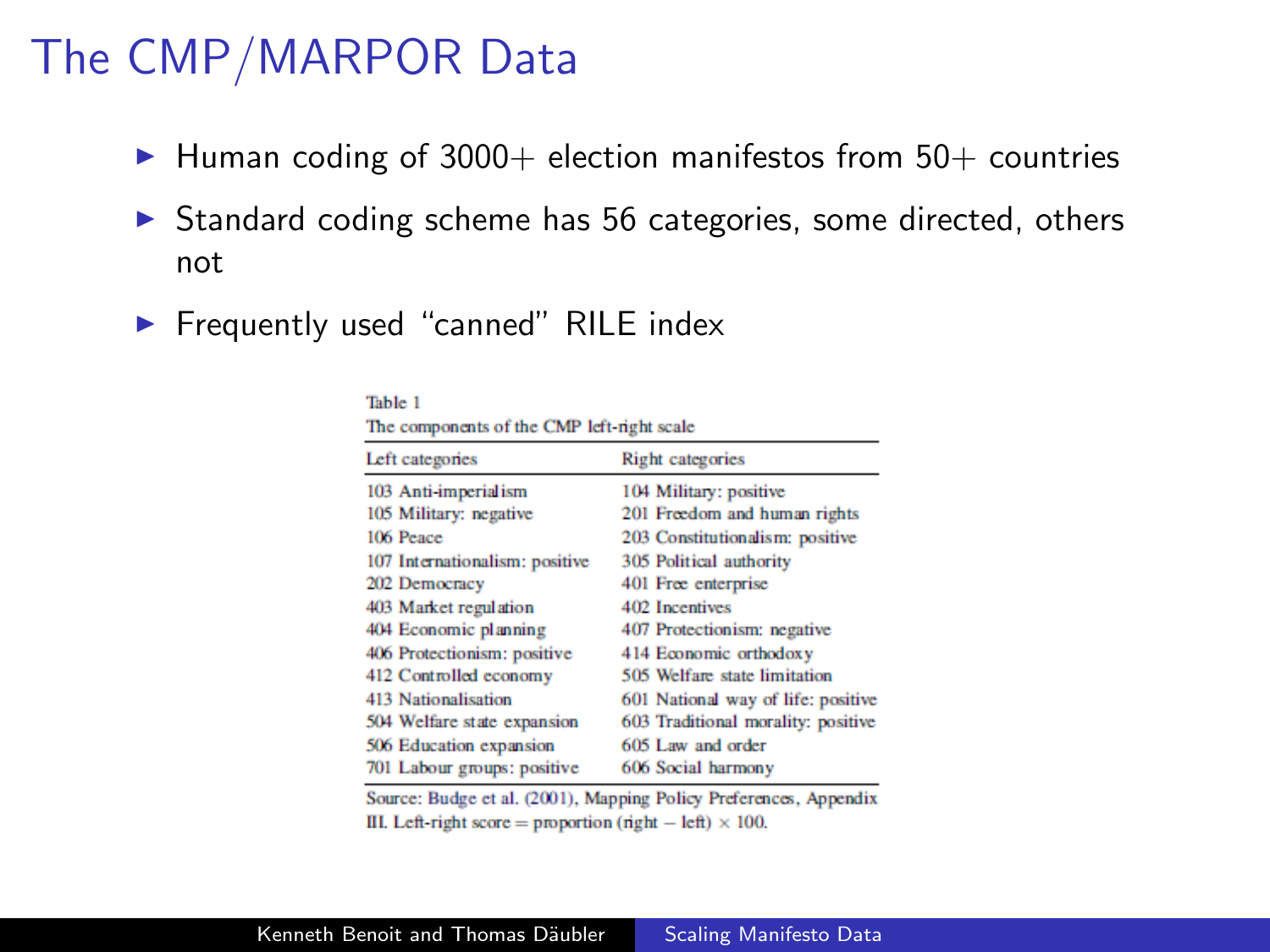And Now for Some Results...

 $\triangleright$  Sample of 2288 manifestos from post-1972 democracies

 $\blacktriangleright$  The most and least frequent categories ( $\zeta$  values):

| <b>Top 10 Categories</b>     |      | <b>Bottom 10 Categories</b> |         |  |
|------------------------------|------|-----------------------------|---------|--|
| Category                     |      | Category                    |         |  |
| Welfare State Expansion $+$  | 2.20 | Marxist Analysis $+$        | $-3.37$ |  |
| Environm. Protection $+$     | 1.72 | Education Limitation $+$    | $-3.22$ |  |
| Technology and Infrastr. $+$ | 1.70 | Labour Groups -             | $-2.71$ |  |
| Education Expansion $+$      | 1.66 | National Way of Life -      | $-2.18$ |  |
| Political Authority $+$      | 1.63 | Centralisation $+$          | $-1.86$ |  |
| Social Justice $+$           | 1.53 | Foreign Special Rel. -      | $-1.46$ |  |
| Gov. and Admin. Effic. $+$   | 1.50 | Protectionism -             | $-1.45$ |  |
| Non-Econ. Demogr. $Gr. +$    | 1.37 | Constitutionalism -         | $-1.29$ |  |
| Democracy $+$                | 1.35 | Corporatism $+$             | $-1.23$ |  |
| $Farmers +$                  | 1.25 | Keynesian Dem. Man. $+$     | $-1.15$ |  |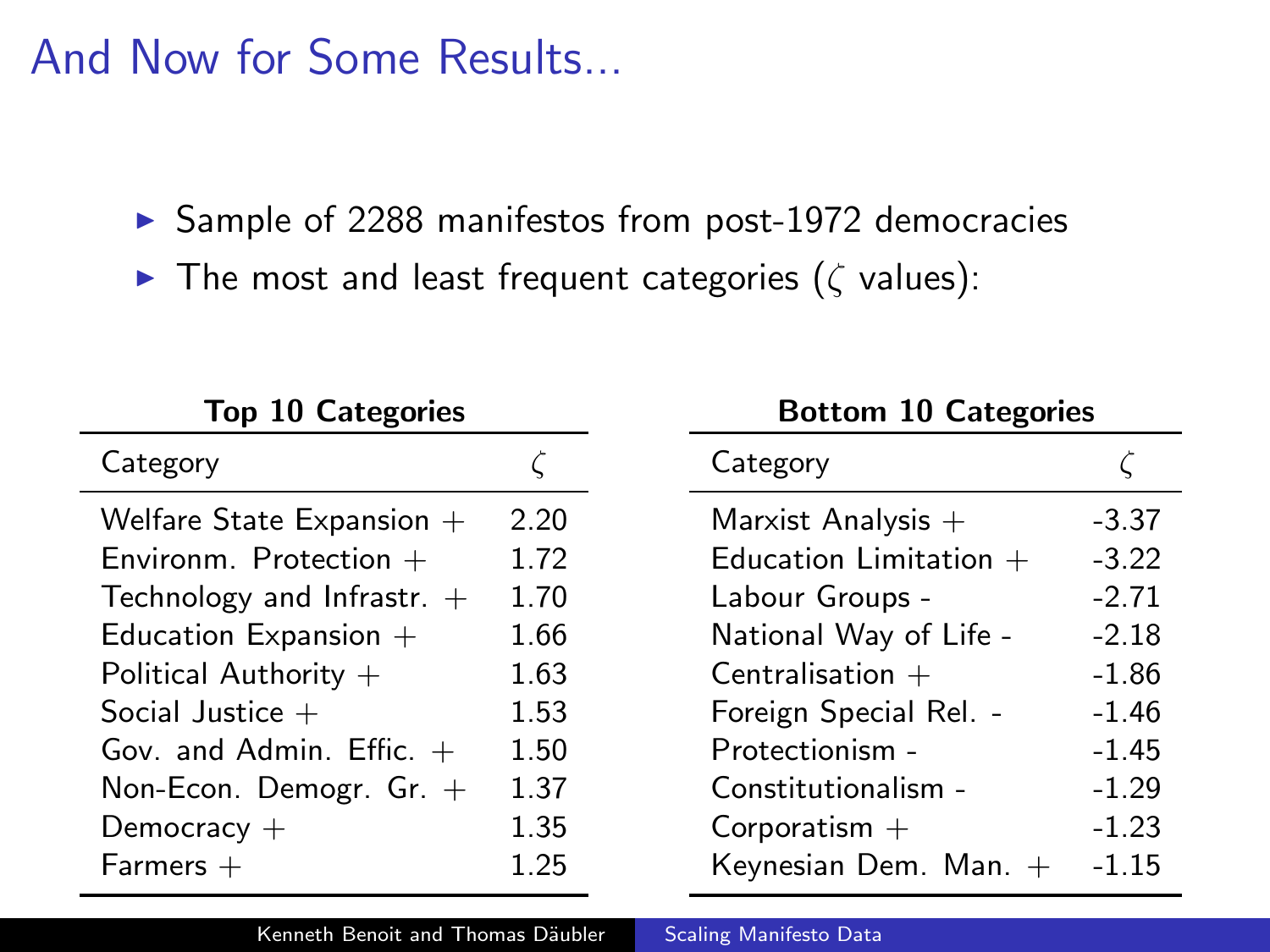### Left-Right Positions in Italy: CMP Rile

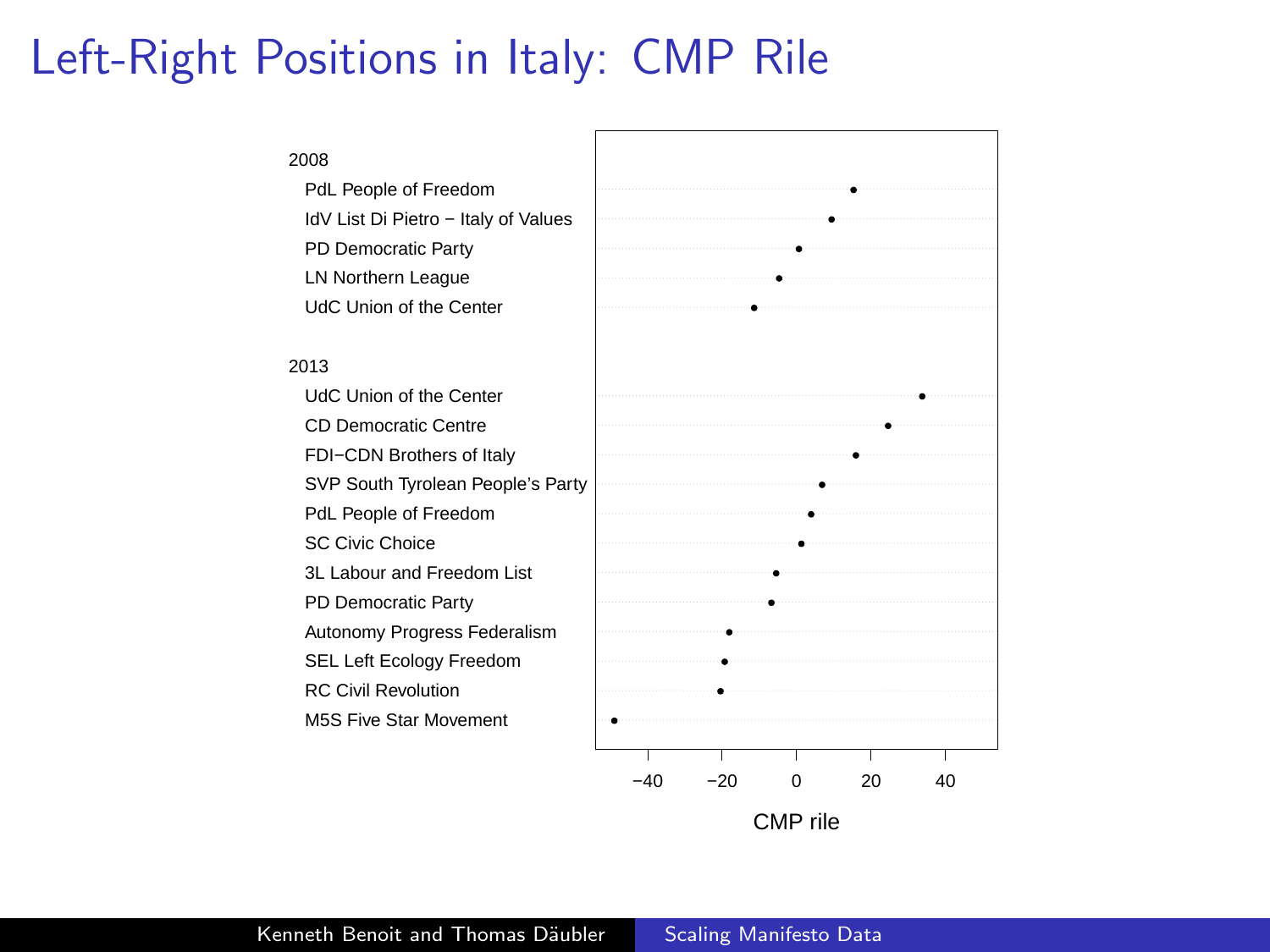### Left-Right Positions in Italy: Poisson IRT



Scaling Estimates of Theta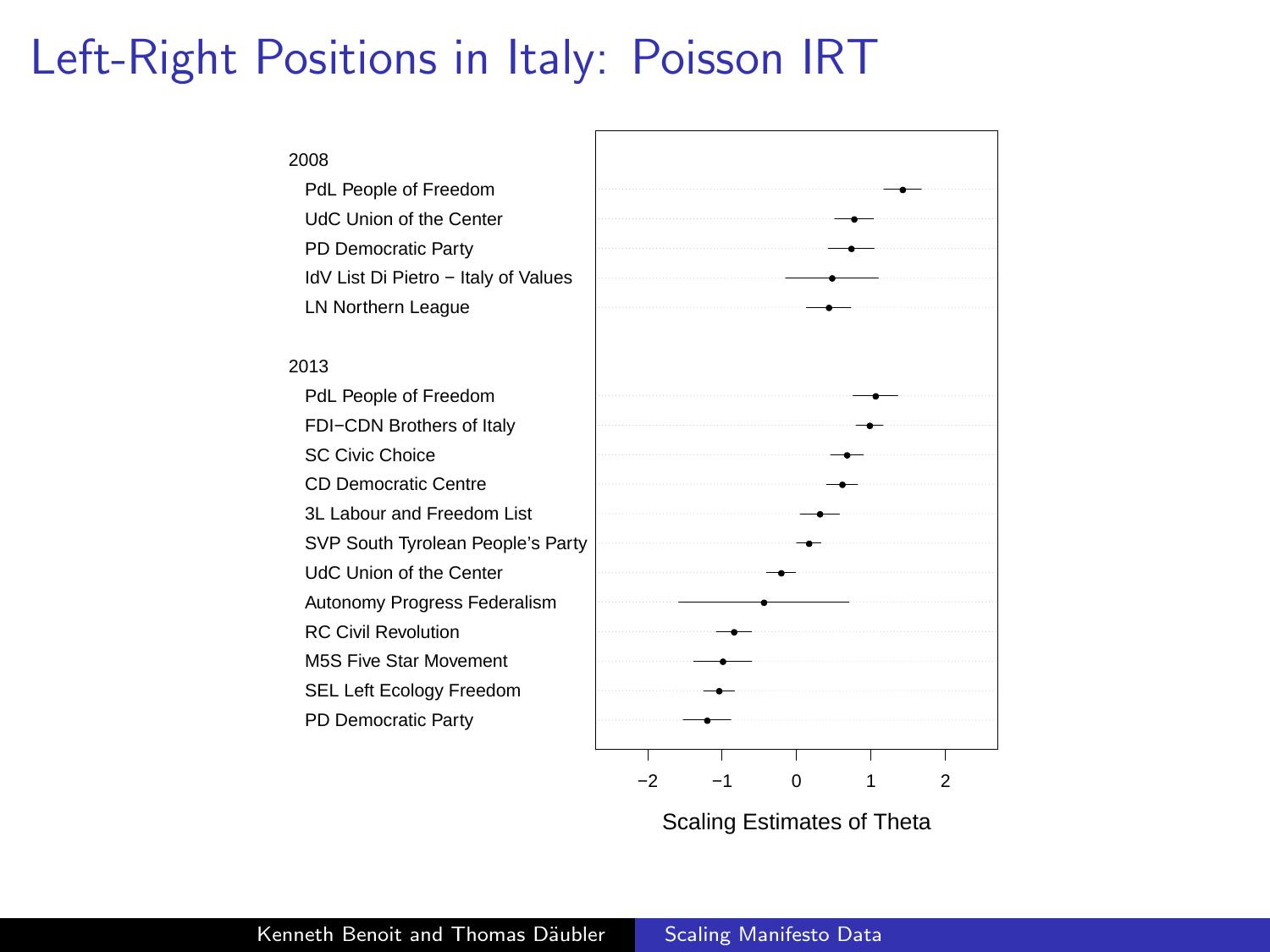# Left-Right Positions in Italy: NegBin IRT



Scaling Estimates of Theta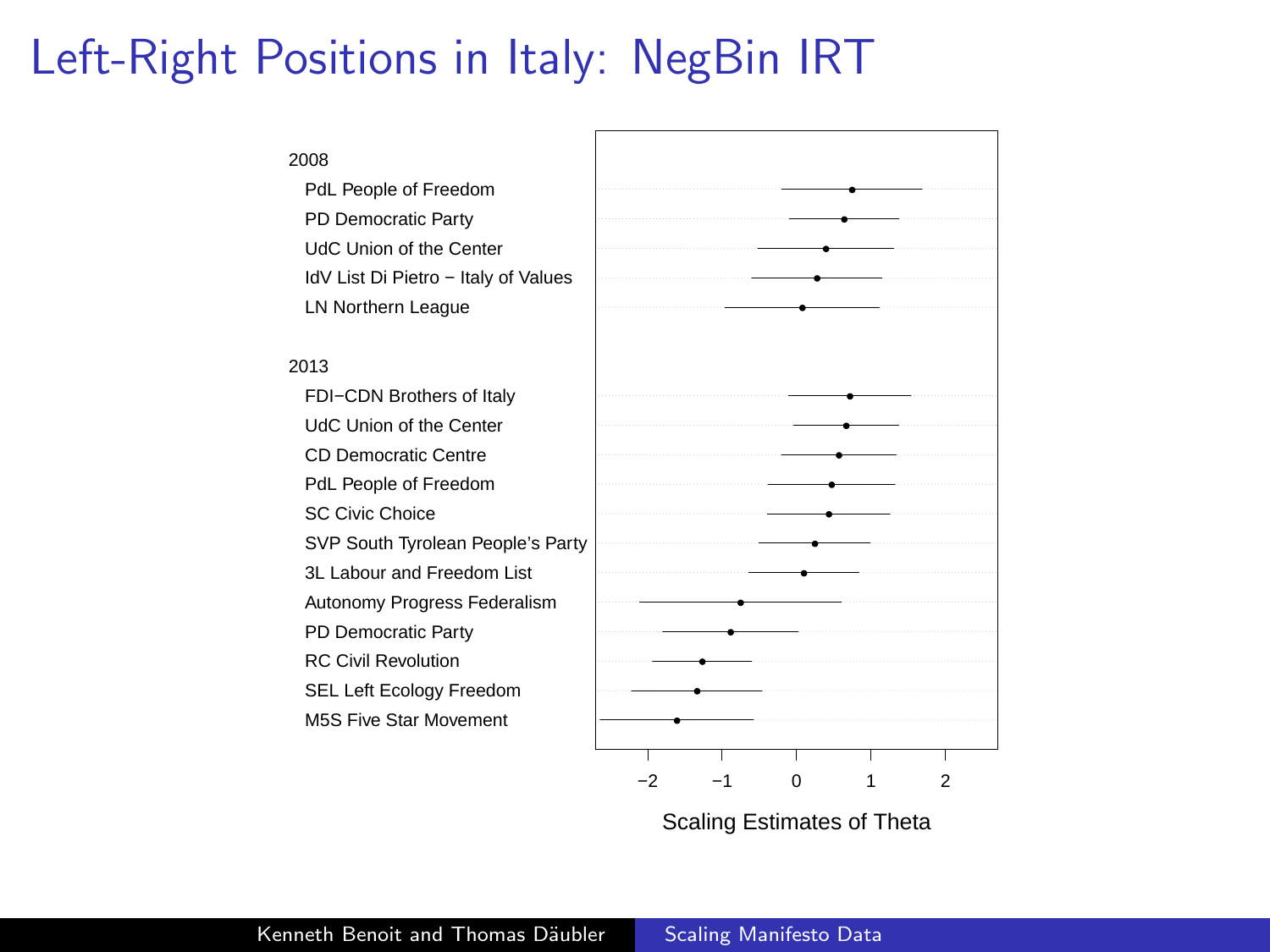### Validation with Expert Survey Placements



Expert Survey Estimates of Left−Right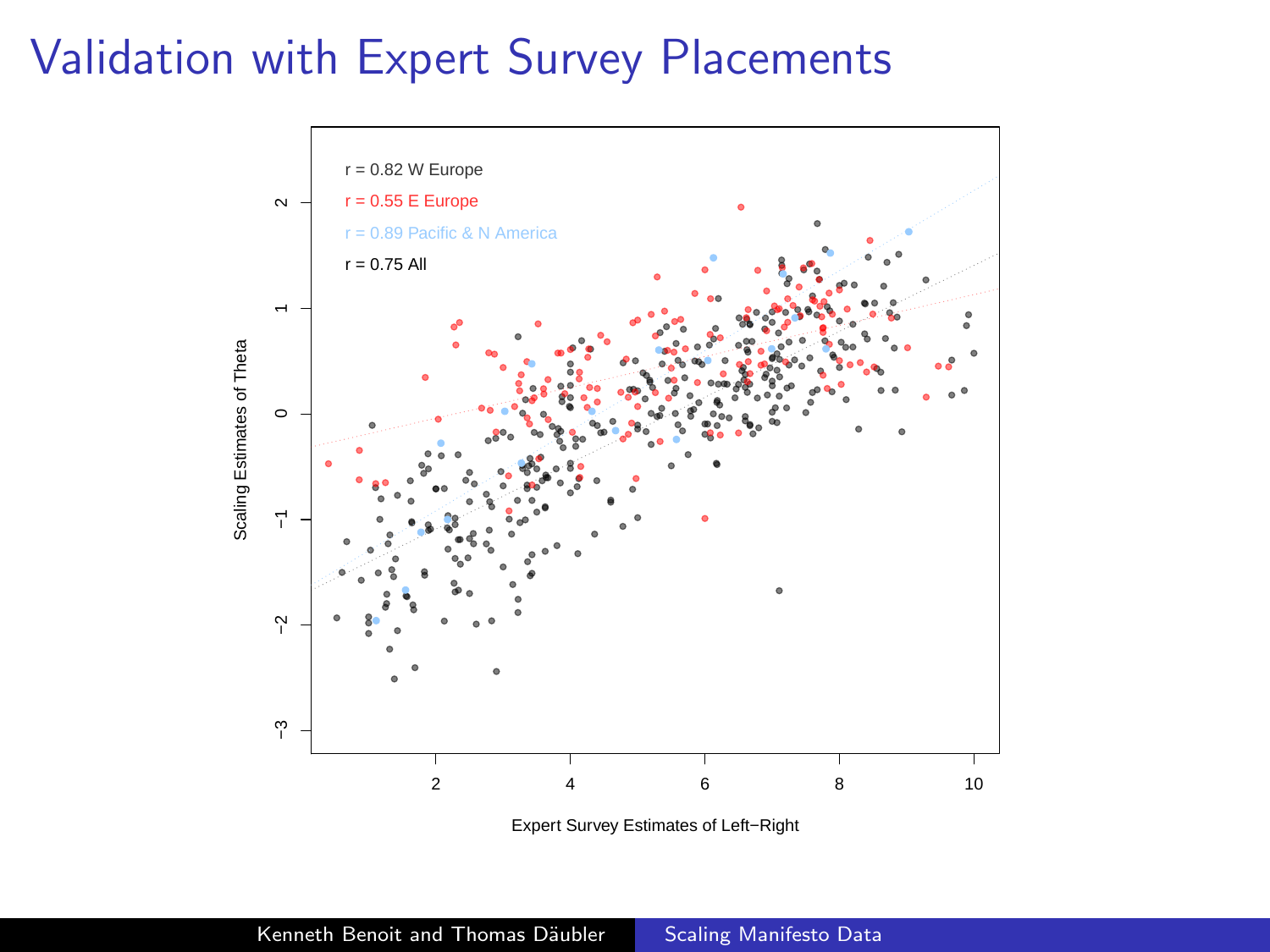# Country-by-Country Validation (vs. CMP Rile)



Romania not shown (r for rile -.55, r for IRT theta -.44)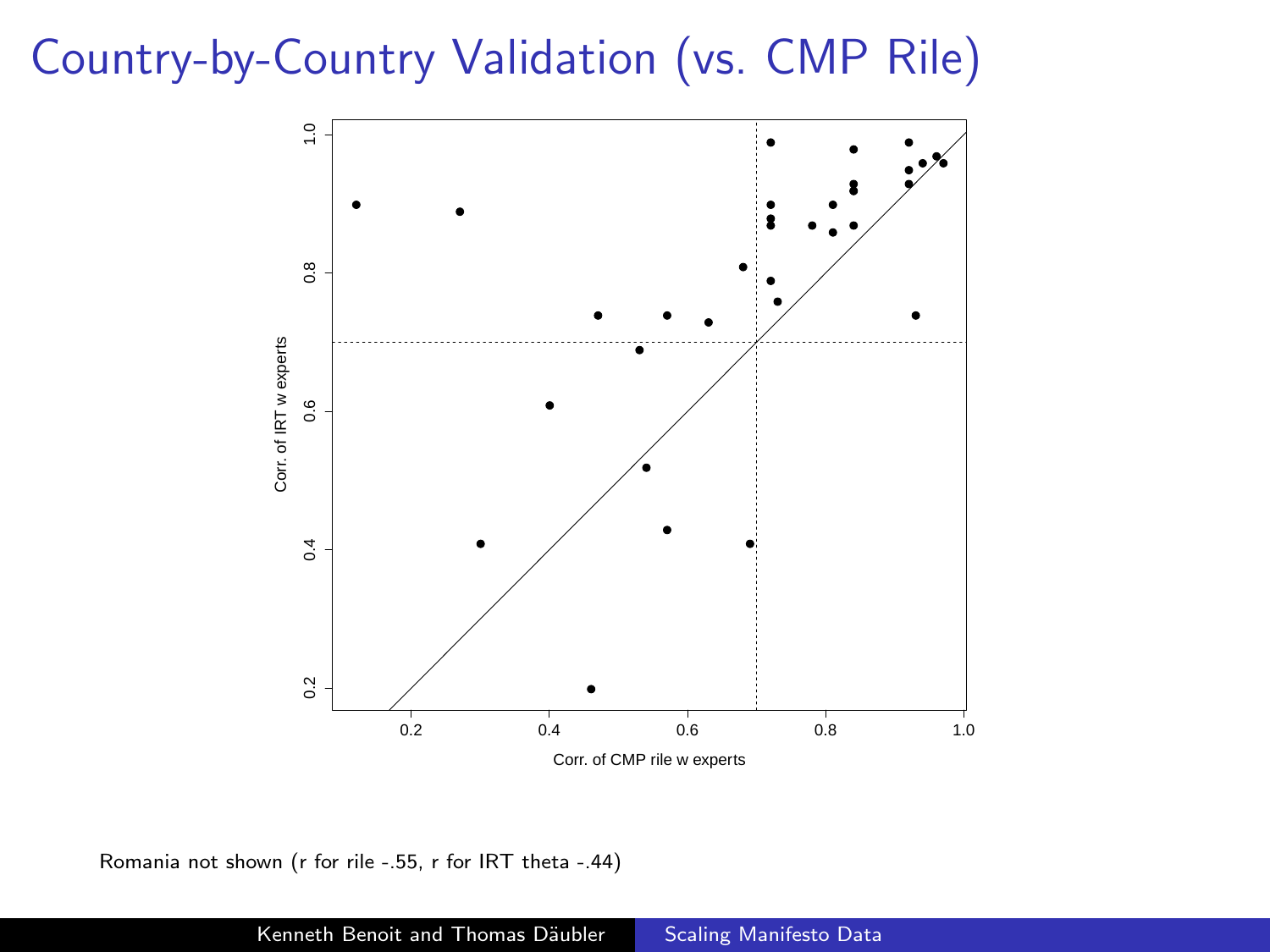#### $\hat{\lambda}$  (post-1972 democracies)

| Right<br>Welfare State Limitation +<br>Free Enterprise +<br>Traditional Morality +<br>Military +<br>National Way of Life +<br>Economic Orthodoxy +<br>Protectionism -<br>Incentives +<br>Law and Order +<br>Political Authority +<br>Social Harmony +                                                                                                                                                                                                                                                                                                                                                                                                       |                           |                                                |
|-------------------------------------------------------------------------------------------------------------------------------------------------------------------------------------------------------------------------------------------------------------------------------------------------------------------------------------------------------------------------------------------------------------------------------------------------------------------------------------------------------------------------------------------------------------------------------------------------------------------------------------------------------------|---------------------------|------------------------------------------------|
| Constitutionalism +<br>Freedom and Hum. Rights +                                                                                                                                                                                                                                                                                                                                                                                                                                                                                                                                                                                                            |                           |                                                |
| Neutral<br>Labour Groups -<br>Education Limitation +<br>Multiculturalism -<br>Gov. and Admin. Effic. +<br>Productivity +<br>Farmers +<br>Centralisation +<br>European Integration +<br>Technology and Infrastr. +<br>Middle Class, Profess, Gr. +<br>Fconomic Goals<br>Constitutionalism -<br>Foreign Special Rel. +<br>Corporatism +<br>Internationalism -<br>Culture +<br>Political Corruption -<br>Decentralisation +<br>Non-Econ. Demogr. Gr. +<br>Foreign Special Rel. -<br>Kevnesian Dem. Man. +<br>Underpriv. Minority Gr. +<br>Environm. Protection +<br>European Integration -<br>Multiculturalism +<br>Social Justice +<br>Traditional Morality - | ÷.                        | i.                                             |
| Anti-Growth Economy +<br>National Way of Life -                                                                                                                                                                                                                                                                                                                                                                                                                                                                                                                                                                                                             |                           |                                                |
| Marxist Analysis +<br>l eft<br>Education Expansion +<br>Protectionism +<br>Welfare State Expansion +<br>Market Regulation +<br>Internationalism +<br>Economic Planning +<br>Democracy +<br>Labour Groups +<br>Controlled Economy +<br>Peace +<br>Anti-Imperial./-Colonial.<br>Nationalisation +<br>Military -                                                                                                                                                                                                                                                                                                                                               | $-3$<br>$-2$<br>$-1$<br>Ō | $\overline{\mathbf{3}}$<br>1<br>$\mathfrak{p}$ |
|                                                                                                                                                                                                                                                                                                                                                                                                                                                                                                                                                                                                                                                             |                           |                                                |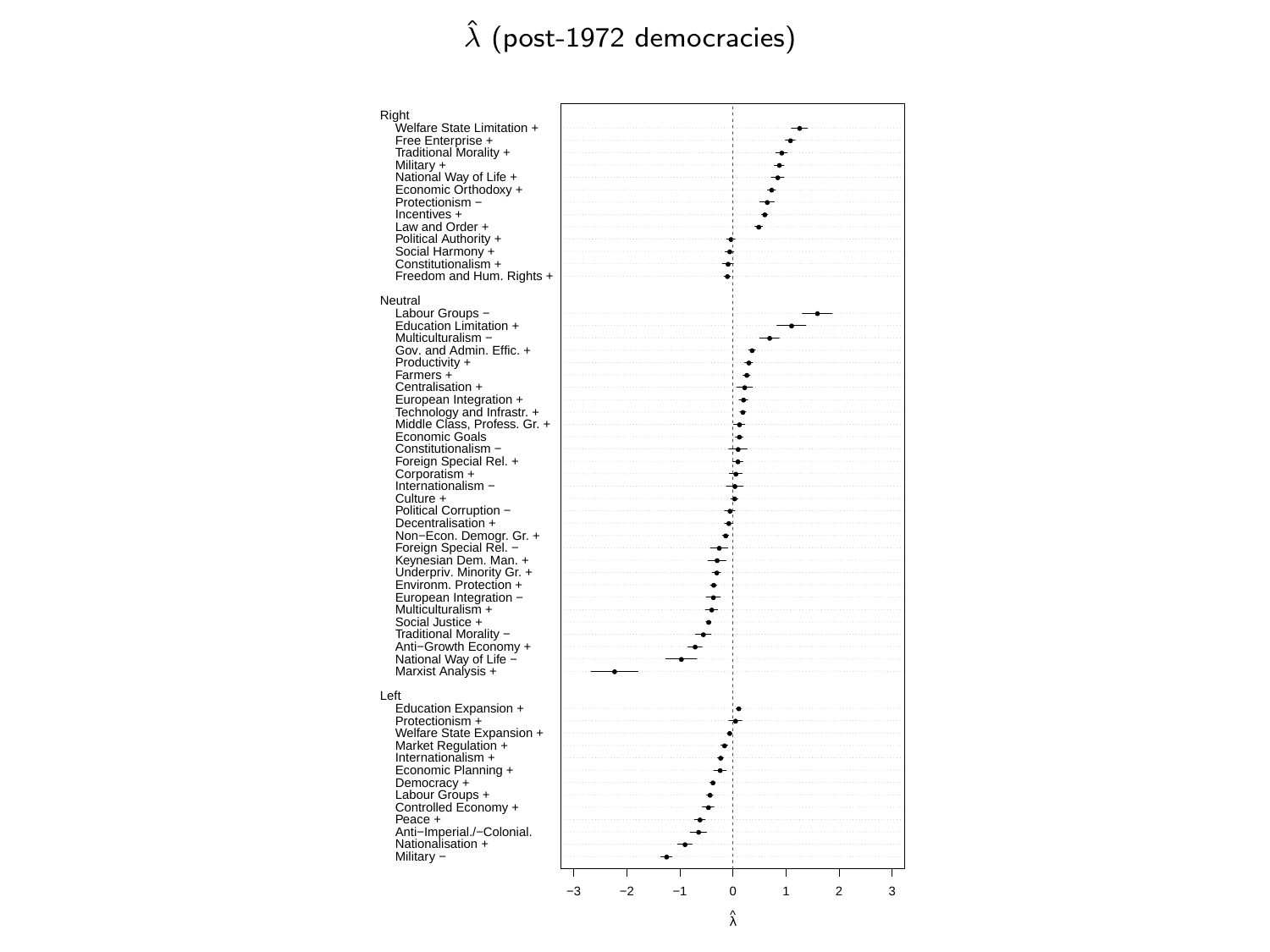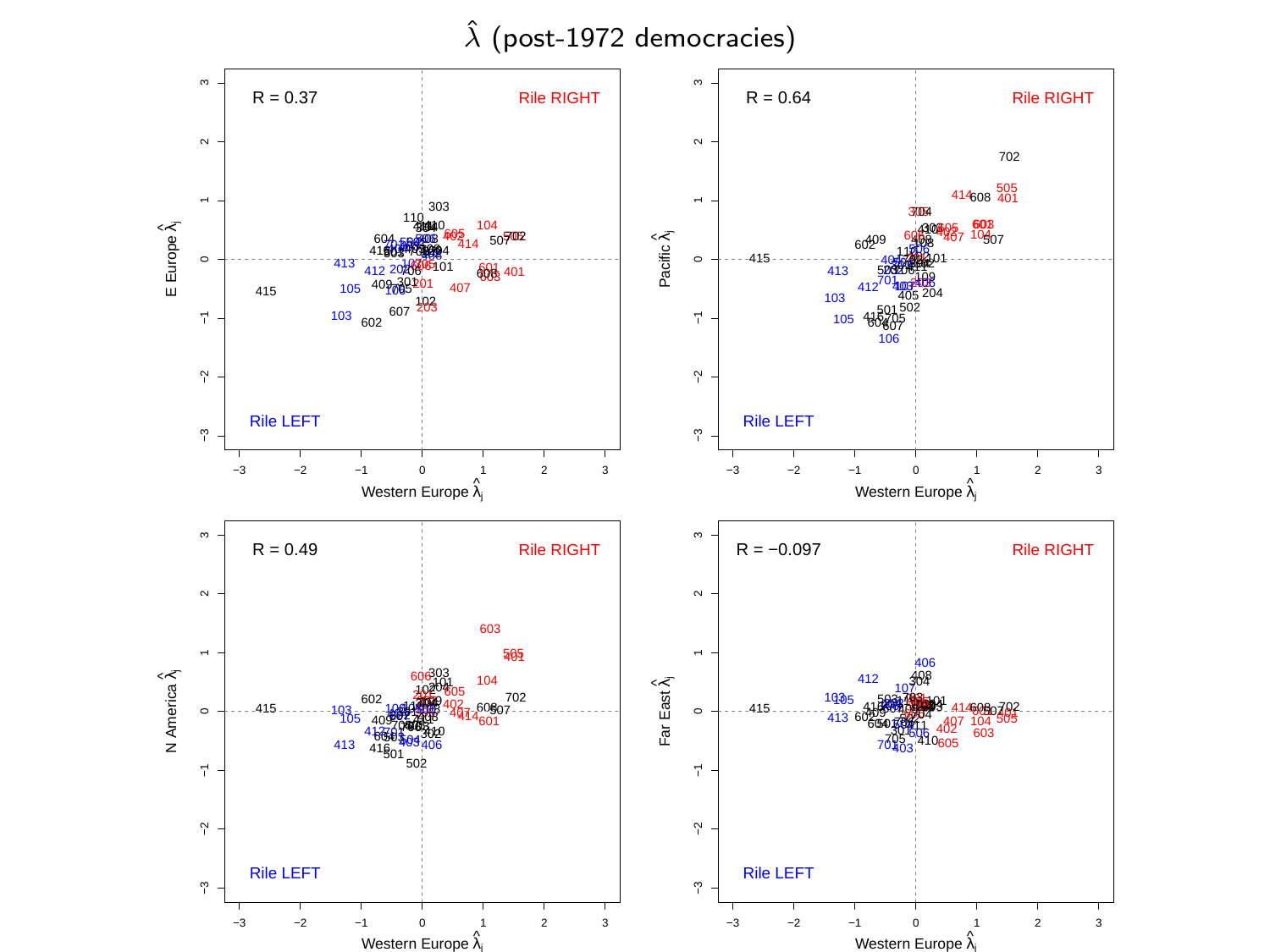### Take Me to Another Dimension

 $\triangleright$  In the two-dimensional case, we model the mean of the counts as:

$$
\log(\mu_{ij}) = \alpha_i + \zeta_j + \lambda_{1j}\theta_{1i} + \lambda_{2j}\theta_{2i}
$$

- $\blacktriangleright$  The model requires 13 constraints for identification
	- $\triangleright$  Mean of positions zero in each dimension
	- $\blacktriangleright$  "Dimension founders"
	- ► 1 single, 1 single, 1 double, 2 further zero constraints on  $\lambda_{di}$
	- **Figure Reference category for**  $\zeta_i$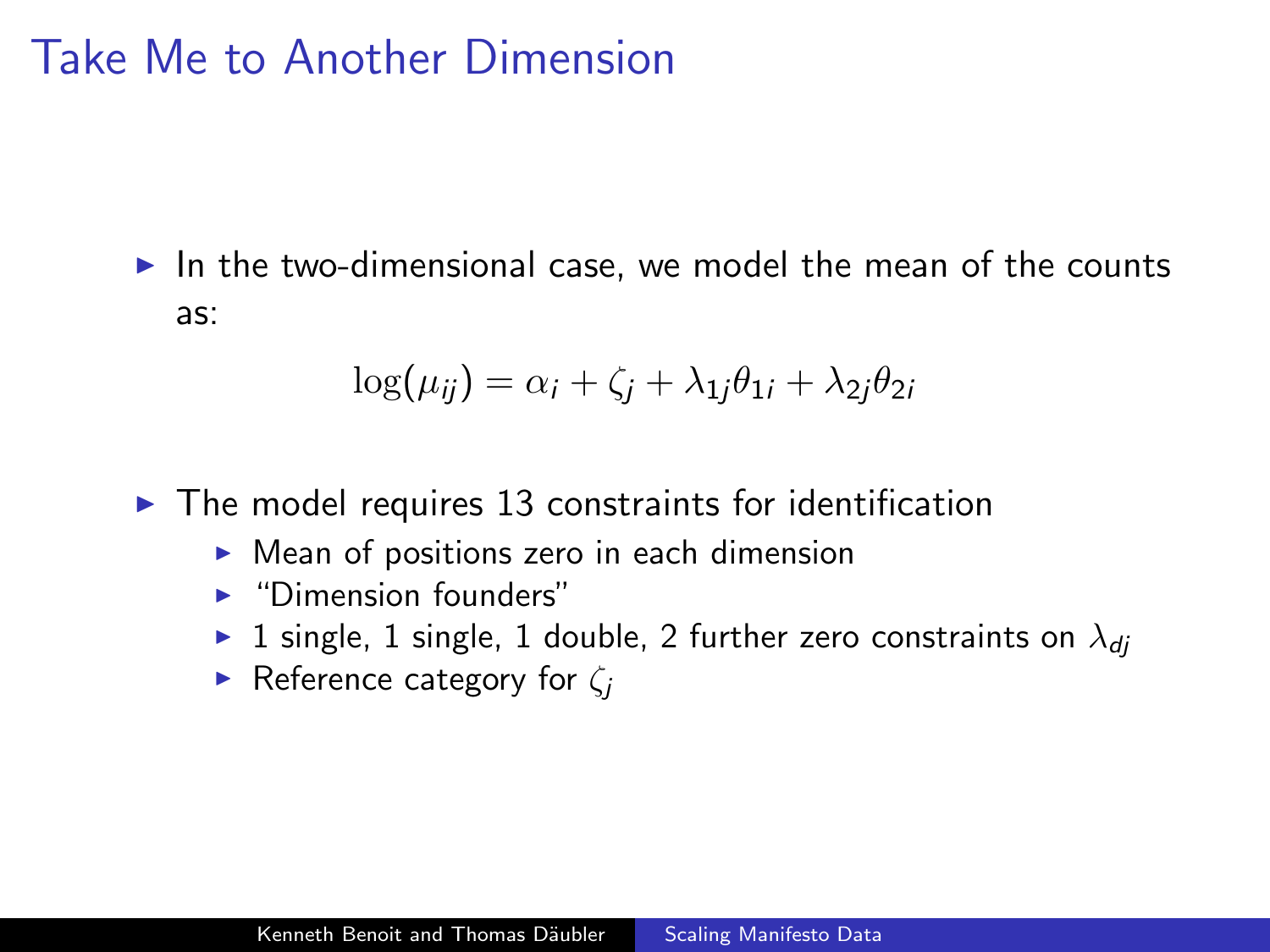#### $\hat{\lambda_d}$  for 2D-model (post-1972 democracies)

Internationalism − Anti−Imperial./−Colonial. European Integration − Military − Political Authority + Foreign Special Rel. − Social Justice + Peace + Centralisation + Internationalism + Environm. Protection + Constitutionalism + Constitutionalism − Foreign Special Rel. + Gov. and Admin. Effic. + Culture + European Integration + Decentralisation + Farmers + Military + Economic and Social Nationalisation +<br>Marxist Analysis + Anti−Growth Economy + Controlled Economy + Labour Groups + Keynesian Dem. Man. + Market Regulation + Welfare State Expansion + Protectionism + Corporatism + Middle Class, Profess. Gr. + Education Expansion + Economic Planning + Economic Goals Technology and Infrastr. + Productivity + Incentives + Welfare State Limitation +<br>Economic Orthodoxy +<br>Protectionism − Free Enterprise + Education Limitation + Labour Groups − Pure Economic





(a) Economic Dimension

(b) Social Dimension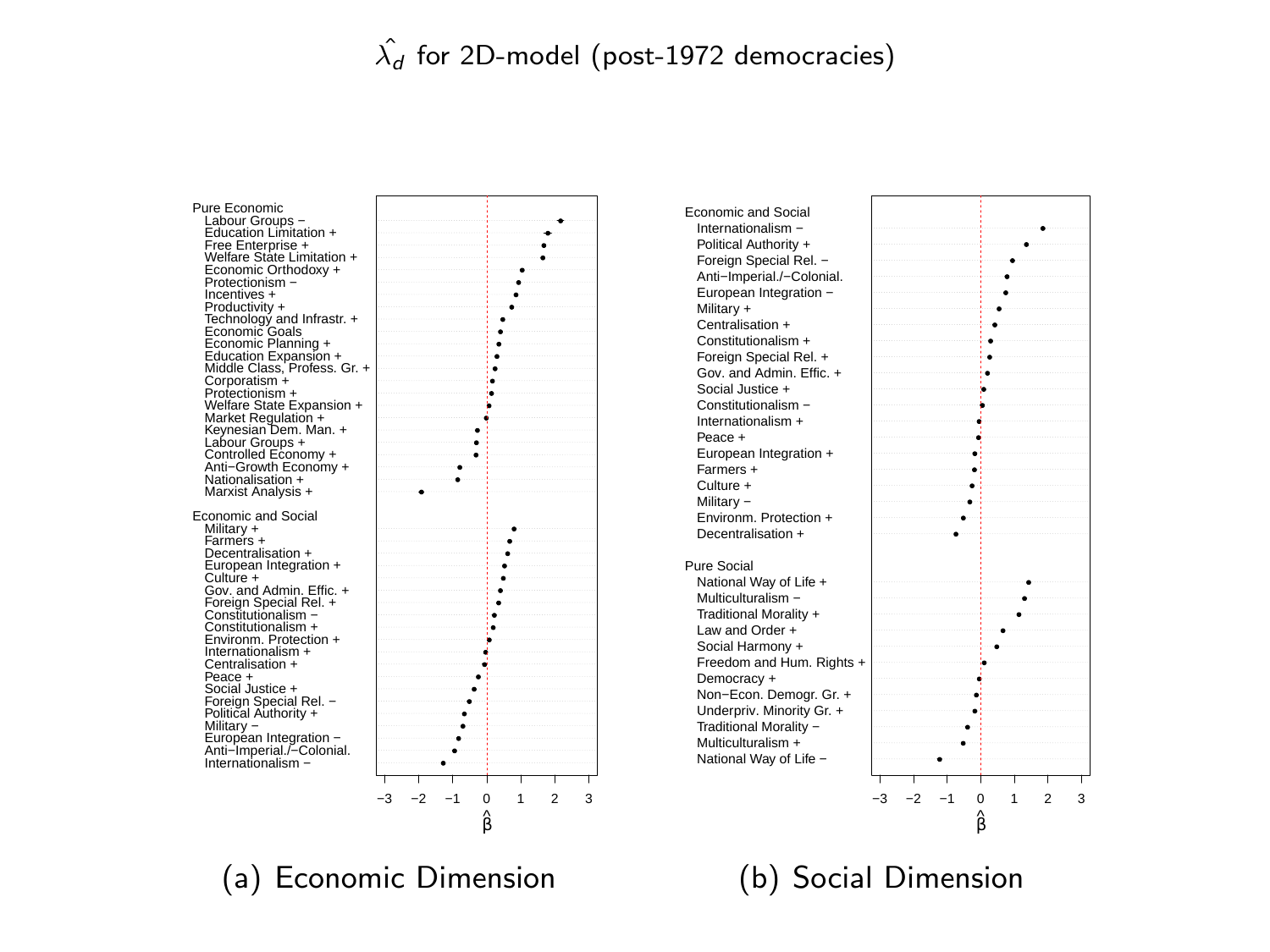#### Validation with Expert Survey Placements - 2D

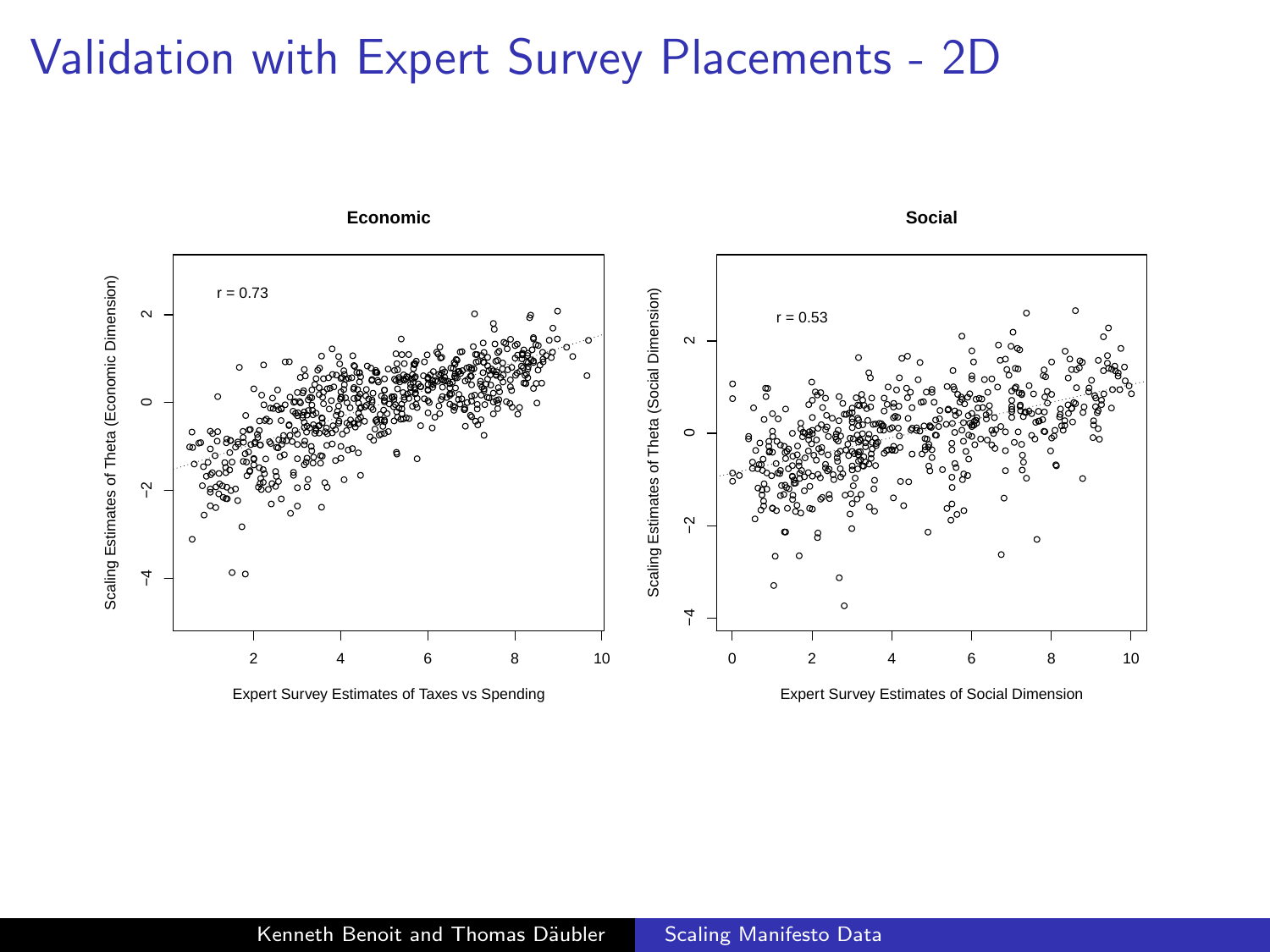# Using Alternative Items - Belgian CAP data



Scaling Estimates of Theta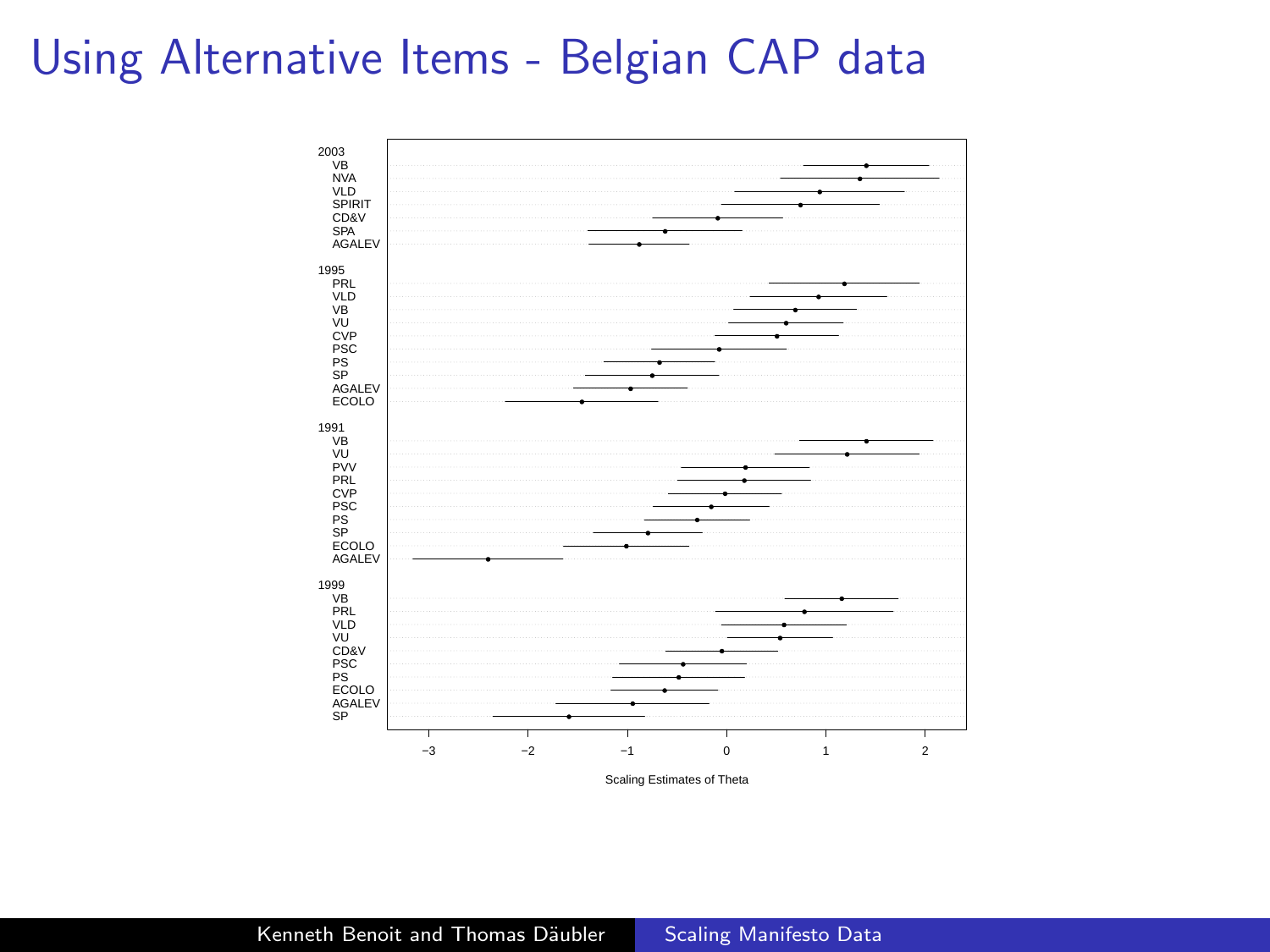#### Validation of Belgian CAP Data Results

<span id="page-24-0"></span>